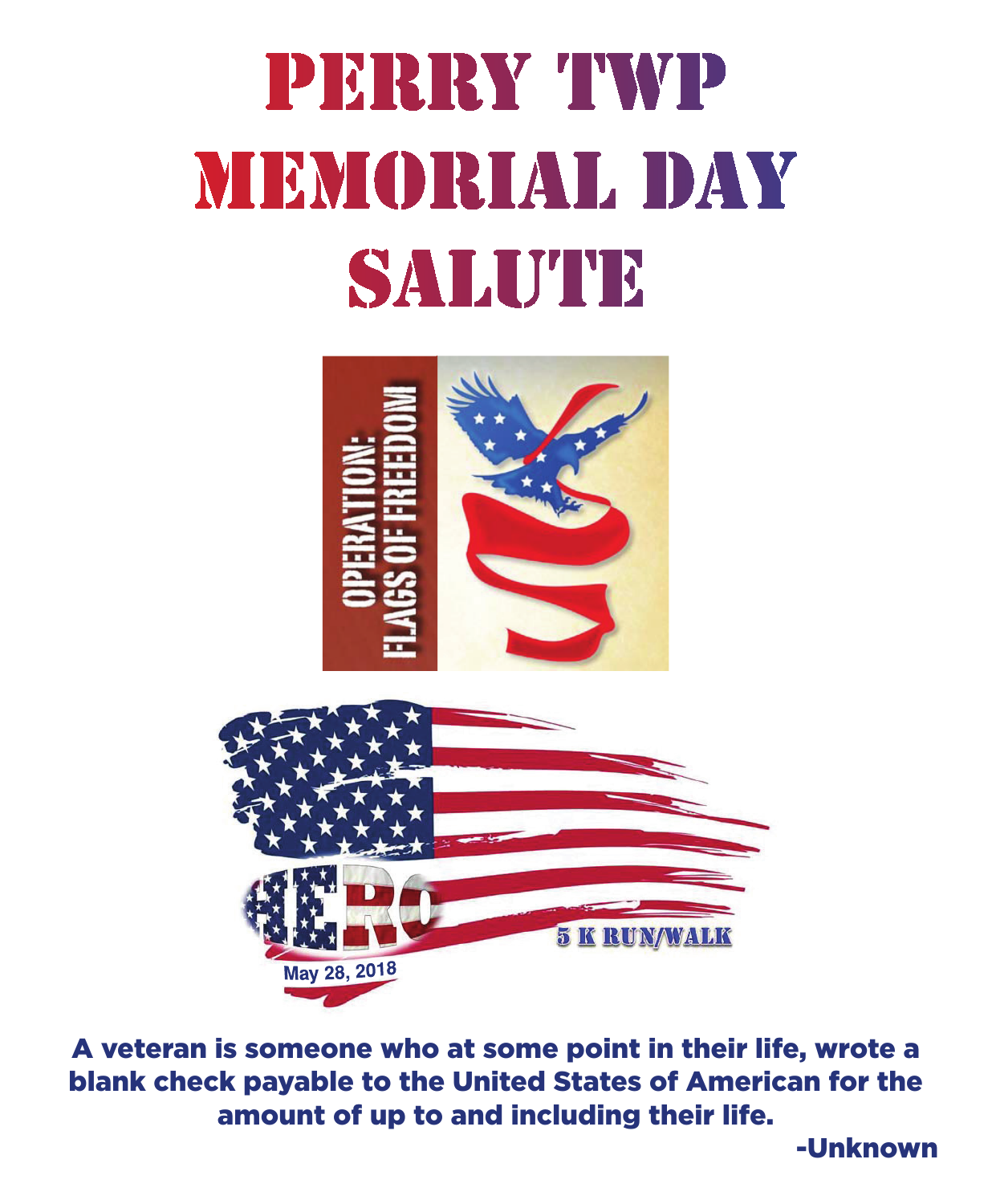### SPONSORSHIP SALUTE **2018 – HERO 5K RUN/WALK**

#### **Platinum Sponsor**

McKinley Eagles 2370 Miller's Rental and Sales

#### **GOLD SPONSOR**

Aqua Ohio Waikem Auto Family

#### **SILVER SPONSOR**

J.T. Babish Renee Martin Young Truck Sales Design Restoration Orion Construction Beaver Constructors Mr. Richard Dobbins HRN Construction & Restoration Mr. Dan Ford – Edward Jones Investment Brahler's Cleaning, Restoration & Remodeling

#### **BRONZE SPONSOR**

Stuphen Matt Barker Charles Yang Akron Uniform Falcone's Tavern Hosner Carpet One Buffalo Wind Wings Paqueket Funeral Home American Legion Riders Post 221 Tim Blythe

#### **Special Thanks**

Smith Dairy Anytime Fitness Performance Health Inc. - Biofreeze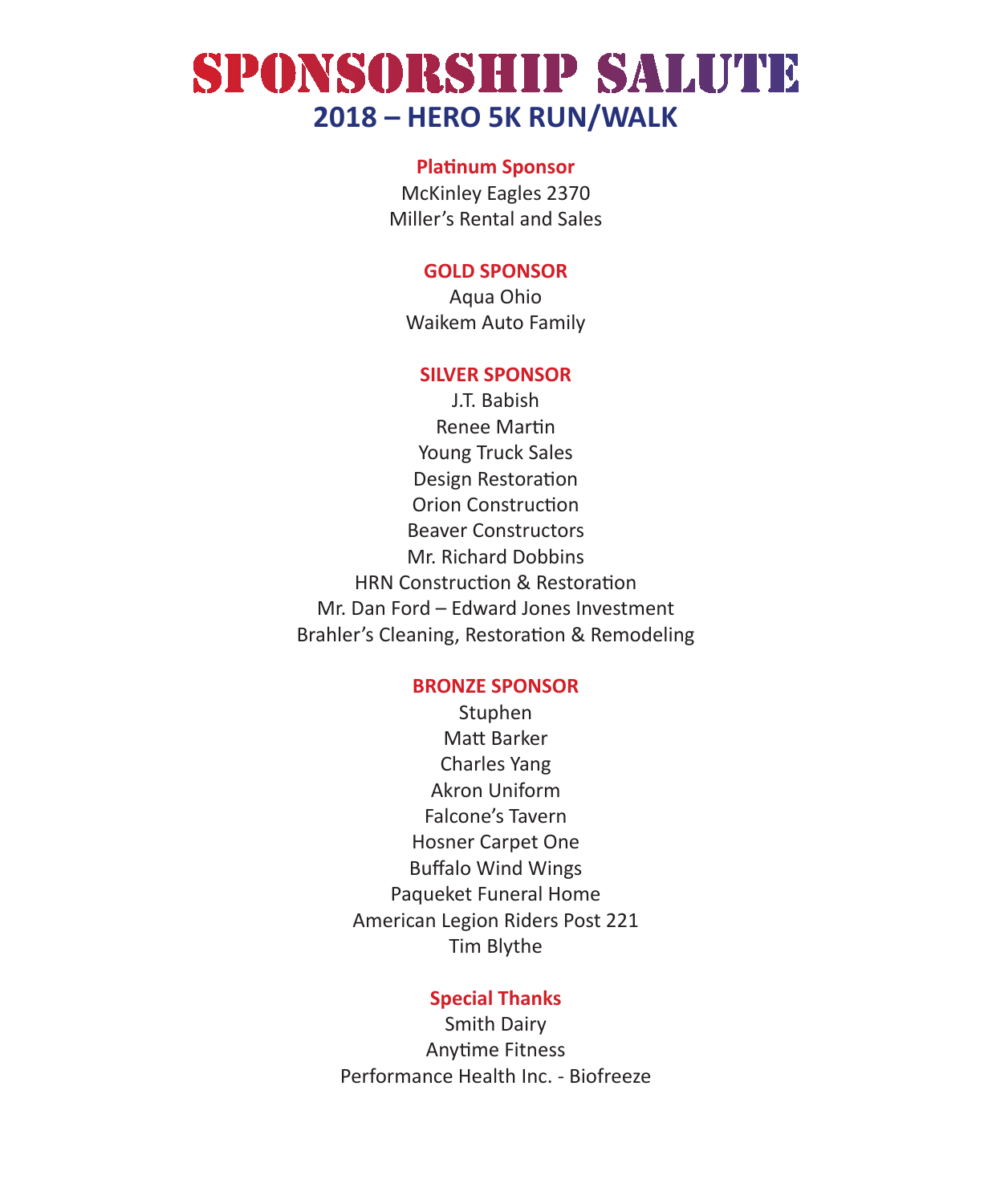### HISTORY OF ARLINGTON NATIONAL CEMETERY

The land now owned and operated by the U.S. Army, once belonged to Confederate General Robert E. Lee. Arlington, in fact, became U.S. property only after the federal government sized it when Lee's wife failed to appear in person to pay \$92.07 in taxes.

The Revolutionary War was underway. John Parke Custis, son of Martha Washington, bought 1,000 acres of land on the Virginia side of the Potomac River. When Custis died during the siege of Yorktown, Washington adopted Custis's two children, Eleanor and George Washington Parke Custis.

George Custis upon obtaining the estate, build a mansion to honor and commemorate the first president. The mansion later renamed the Arlington House. George Washington Parke Custis had one child, Mary, who married a promising West Point graduate named Robert E. Lee.

Lee turned down an offer to command a new Union army being formed to fight the seceding southern states, refusing to abandon his native Virginia. The Lees left Arlington House for good on April 22, 1861, and Union forces quickly moved in, turning the house into a headquarters. Fort Myers was built on the land.

The government officially took over the property in 1862 after Mary Lee attempted to pay federal tax on the land through intermediaries but not in person.

On June 15, 1864, Secretary of War Edwin M. Stanton designated Arlington House and 200 surrounding acres a military cemetery under control of the Army's quartermaster general. Shortly before that decree, the first soldier, Private William Christman of the 67th Pennsylvania Infantry was interred at Arlington.

Soon afterwards, burials began at Arlington for soldiers who died in Washington and Alexandria hospitals during the war. As the conflict continued, Union dead were gathered from the brutal battlefields of Bull Run, Bristol Station, Chantilly and elsewhere and placed in the new national cemetery, along with some Confederate dead.

The Lee family would once more exercise its claim to the land, ultimately winning a battle in the Supreme Court, which issued a decision essentially charging the federal government with trespassing on private property. In 1883, General Lee's son diffused the crisis by accepting a payment of \$150,000 from the government.

Section One, a seven-acre plot, is the resting place of veterans from every war America has fought from the American Revolution to Afghanistan. Not all funerals at Arlington look the same. Ceremonies with full military honors typically include a caisson, or wooden, horse-drawn wagon. Arlington National Cemetery contains the remains of more than 400,000 people from the United States and 11 other countries.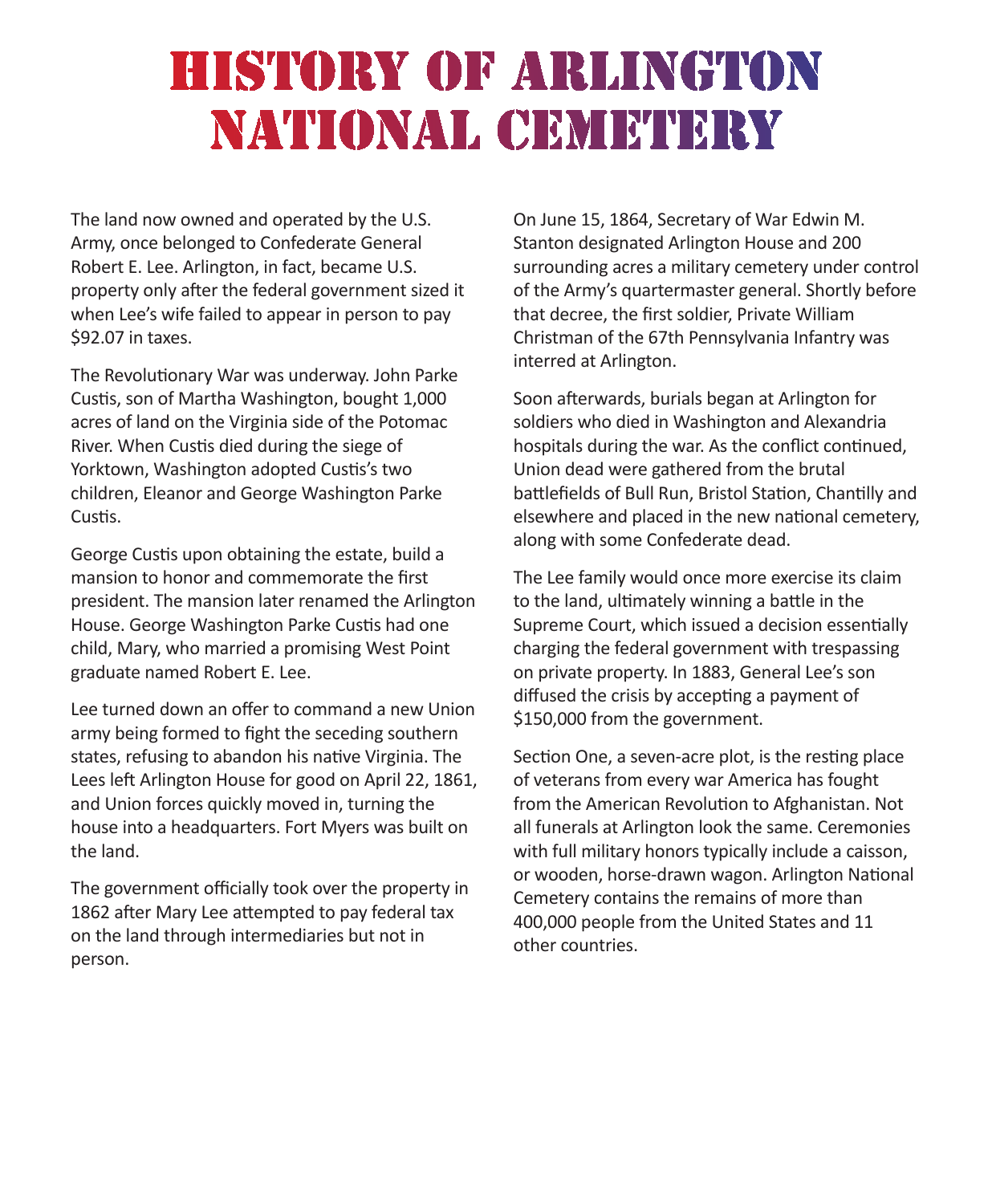## THE MISSING MAN FORMATION

The missing man formation has been rumored to have begun when British fighter pilots flew over the funeral of Manheim "The Red Baron" von Richthofen as a sign of respect by his fellow aces. During World War II, it evolved into a ceremonial tradition as part of RAF programs. The United States began the tradition in 1938 during the funeral for MG Westover with over 50 aircraft and one blank file. The Missing Man formation in the United States was still seldomly used until the Second Indochina War, Vietnam, Laos and Cambodia when the public at large caught its first glimpse.

The USAF Thunderbirds were the first military aerobatics unit to ever perform the maneuver. They flew for the first time to honor the men and women who were the POW's in Vietnam.

A classic aircraft maneuver used to honor the dead or missing. The simplest type of missing man formation consists of four aircraft that begin in what is known as the: fingertip strong "right" formation.

The formation most commonly used in the United States is based on the: "finger-four" aircraft combat formation composed of a pair of aircraft. That means they're in the shape of a V, with the right arm – from the pilots' perspective – longer than the left. As the V passes overhead, the plane on the right position peels away into the sunset, sometimes trailing a cloud of smoke.

In all cases, the aircraft performing the pull-up, split off, or missing from the formation, is honoring the person or (persons) who have died, and it represents their departure to the heavens. Or the missing man formation can also be performed with three planes, with the right position left vacant. Fifty fighters in three formations flew over the memorial of JFK – the last group had one spot missing.

As a general rule, only pilots or military personnel get the missing man tribute. The Challenger and Columbia shuttle disasters, for example, merited high-profile missing man formations.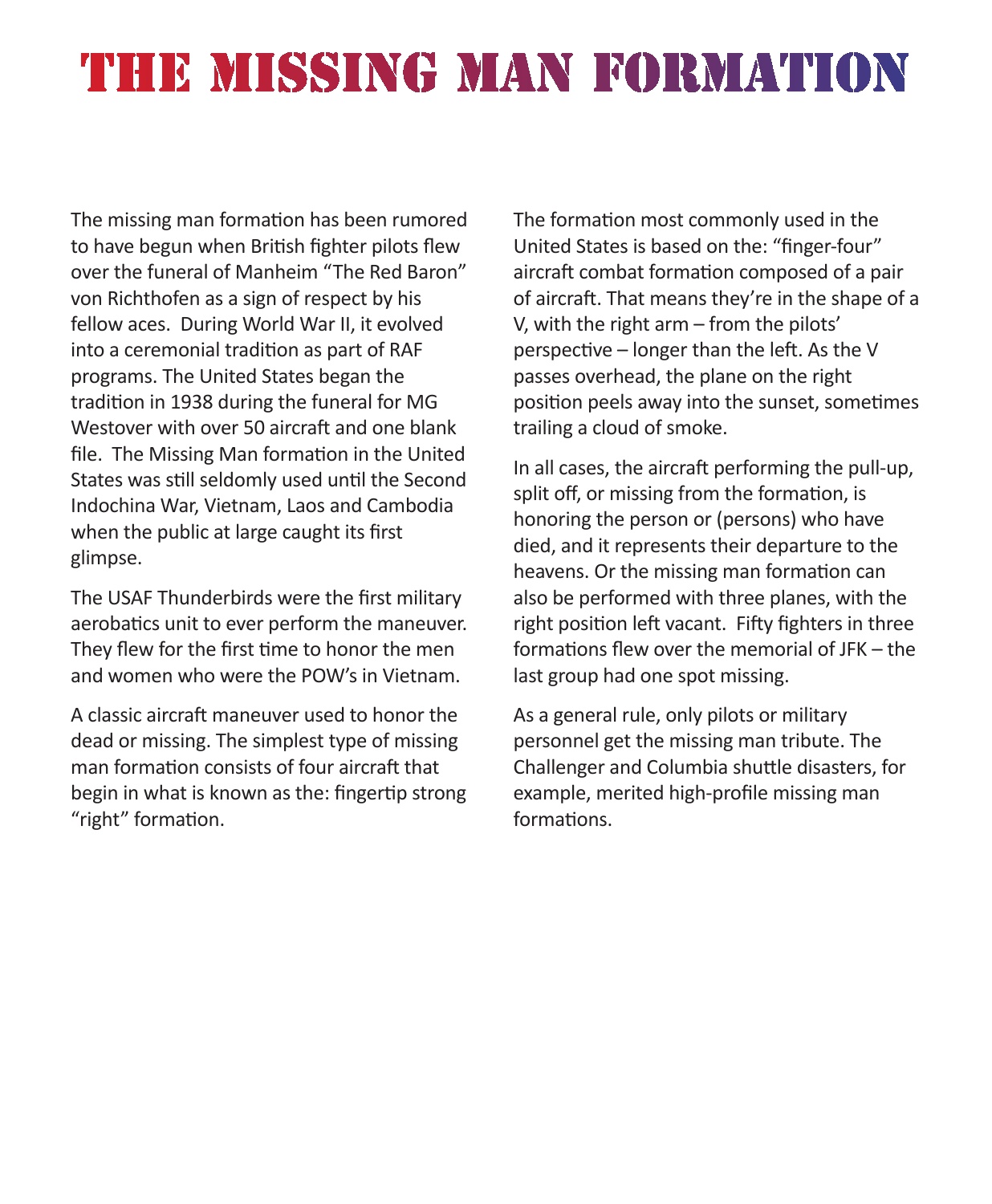## MEDAL OF HONOR RECIPIENT

### **Staff Sergeant Clinton L. Romesha**

Former Staff Sergeant Clinton L. Romesha enlisted in the U.S. Army in 1999. He was twice deployed to Iraq in support of Operation Iraqi Freedom, and once to Afghanistan in support of Operation Enduring Freedom. Staff Sergeant Romesha was assigned as a section leader for Bravo Troop, 3-61st Cavalry, 4th Brigade Combat Team, 4th Infantry Division.

On October 3, 2009, during combat operations at Combat Outpost Keating, Kamdesh District, Nuristan Province, Afghanistan, Outpost Keating came under attack by 300 enemy fighters who occupied the high ground on all four side of the outpost.

Staff Sergeant Romesha moved uncovered under intense enemy fire to conduct a reconnaissance of the battlefield. Staff Sergeant Romesha took out an enemy machine gun team and, while engaging a second group of enemies was wounded by a rocket-propelled grenade. Undeterred by his injuries, Romesha continued to fight.

Staff Sergeant Romshea with complete disregard for his own safety, continually exposed himself to heavy enemy fire, as he moved about the battlefield engaging and destroying multiple enemy combatants.

Throughout the battle, Romesha directed air support that destroyed over 30 enemy fighters. After receiving a report of seriously wounded soldiers and fallen comrades, Staff Sergeant Romesha and his team under overwhelming enemy fire recovered and prevented the enemy from taking the bodies of the fallen comrades. The extraordinary efforts of Staff sergeant Romshea provided the opportunity for Bravo Troop to regroup, reorganize and prepare for the counterattack that allowed the Troop to account for its personnel and secure Combat Post Keating.

Staff Sergeant Romshea was issued the Medal of Honor in 2013 by President Obama. Other awards include Bronze Star, Purple Heart, Army Commendation w/ two Oak Leaf Clusters and Afghanistan Campaign Medal w/ two service stars. The book "Red Platoon" chronicles the battle to save Outpost Keating. Staff Sergeant Romshea lives in North Dakota with his wife and family.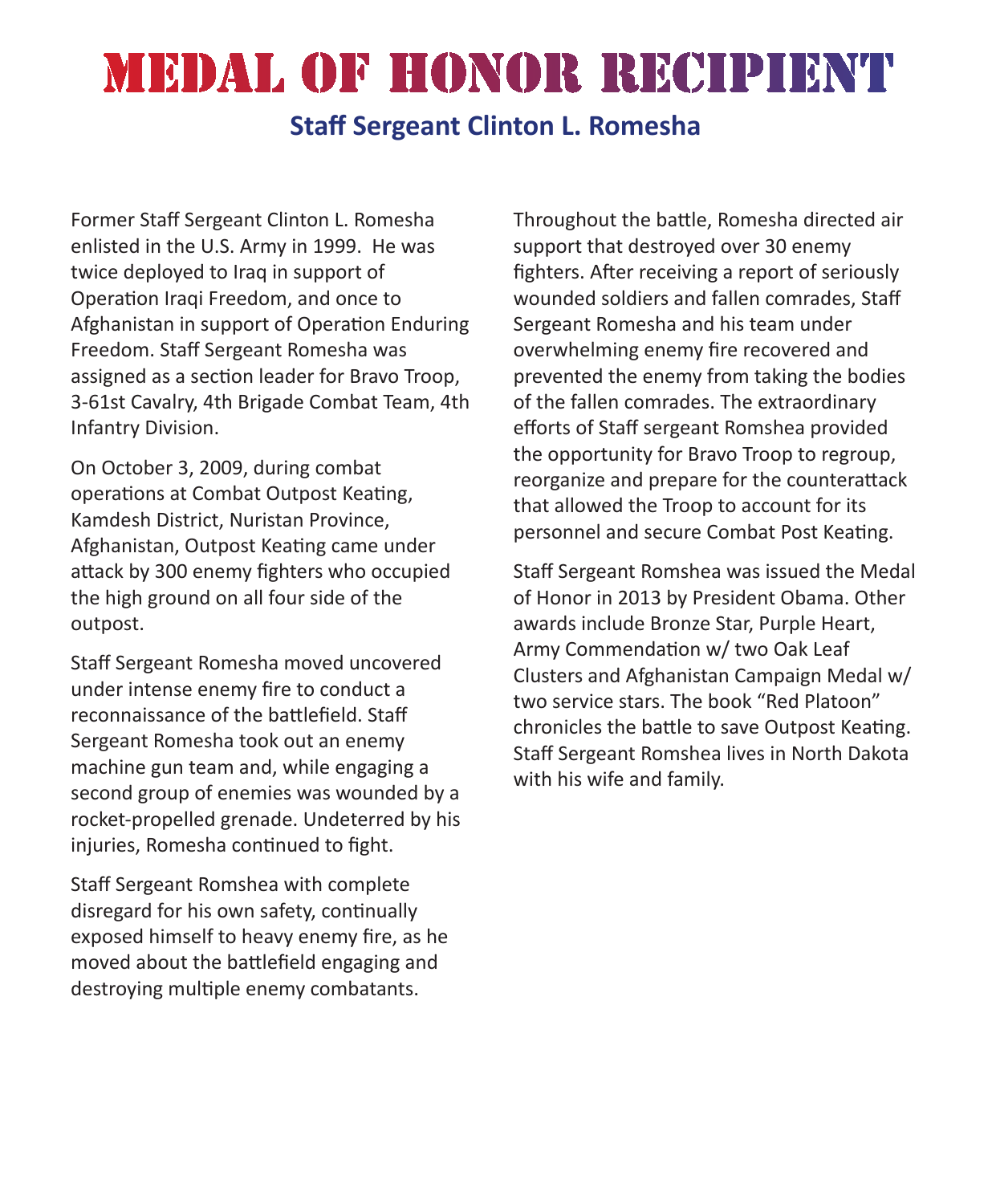### THE MEDAL OF HONOR: **6 SURPRISING FACTS**

**1. At first, the Medal of Honor was dismissed as too "European."** When the Civil War broke out in 1861, proponents of a new award made their case to Winfield Scott, General-in-Staff of the Union Army. Scott, a respected commander despite being too feeble and corpulent to mount a horse in the waning years of his career, scoffed at the suggestion, saying it smacked of European tradition. It was only after his retirement that Medal of Honor supporters in Congress could introduce bills providing for the decoration.

#### **2. Only one women has received the Medal of Honor, and her award was temporarily rescinded.**

A medical doctor who supported feminist abolitionist causes, Mary Edwards Walker volunteered with the Union Army at the outbreak of the Civil War. Known to cross enemy lines in order to treat civilians, she may have been serving as a spy when Confederate troops captured her in the summer of 1864. On November 11, 1865, President Andrew Johnson presented her with the Medal of Honor, making her the only woman to date to receive the decoration. In 1917, the Army changed its eligibility criteria for the honor and revoked the awards of 911 non-combatants, including Walker. An Army board restored Walker's Medal of Honor in 1977, praising her: distinguished gallantry, self-sacrifice, patriotism, dedication and unflinching loyalty to her country, despite the apparent discrimination because of her sex."

**3. Theodore Roosevelt is the only U.S. President to have received the Medal of Honor, which he was awarded posthumously.** When the Spanish-American War broke out, Theodore Roosevelt famously quit his job to lead a volunteer regiment known as the Rough Riders. Roosevelt and his men played a decisive role in the Battle of San Juan Hill. In 1916, less than three years before

his death, he was nominated for the Medal of Honor, but the Army passed him over, citing a lack of evidence for his heroic actions at San Juan Hill. President Bill Clinton posthumously awarded him the decoration in 2001.

### **4. The youngest Medal of Honor recipient earned his award at 11 and was granted it at 13.**

11-year-old Willie Johnston enlisted in the Union Army alongside his father, serving as a drummer boy with the 3rd Vermont Infantry during the Civil War. Overpowered by Confederate troops, his unit retreated down the Virginia Peninsula. Along the way, the men discarded their equipment to hasten their pace. Young Willie, however, clung to his drum throughout the march and later asked to play for his entire division on July 4. When President Lincoln heard about the drummer's bravery, he recommended him for the Medal of Honor, and Willie received the award in 1863.

**5. The Award is not called the Congressional Medal of Honor.** Contrary to popular belief, the official title of the highest U.S. military distinction is simply the Medal of Honor, not the Congressional Medal of Honor. The confusion may have arisen because the President presents the award "in the name of Congress."

**6. It's illegal to wear someone else's Medal of Honor, but it's not illegal to pretend you have one.** U.S. criminal law forbids the unauthorized wearing, manufacture and sale of military decorations, and misuse of a Medal of Honor carries a particularly heavy penalty. In 2006, President Bush signed into law the Stolen Valor Act, which imposed a prison sentence of up to one year on anyone falsely claiming to have received a Medal of Honor. The Supreme Court struck down the act in 2012, ruling that it violated the right to free speech guaranteed by the First Amendment.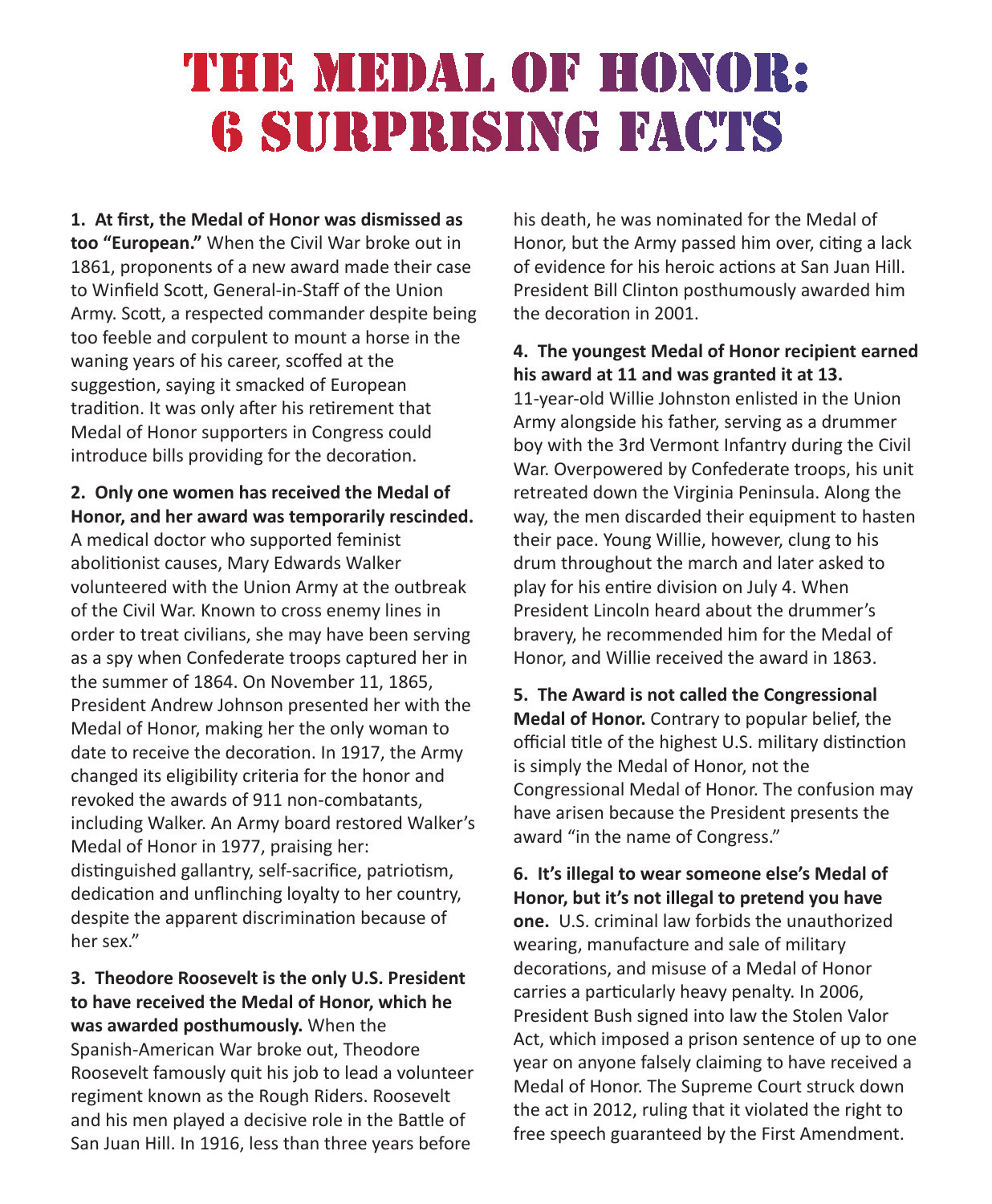### SKY SOLDIERS - FIRST AIRBORNE UNITS

Few have probably heard of Gleb Kotelnikov, the genius behind the first modern backpack parachute. In 1911, the 39-year-old Russian actor turned inventor set out to create a more perfect chute after watching a stunt pilot fall to his death from an airplane at a St. Petersburg aerobatic display.

While parachutes had been conceived as far back as the 15th Century, with one model being successfully tested in 1617, these original iterations were conceived long before the advent of the airplane. Such designs would prove inadequate when deployed by a wearer who was traveling at high speeds when jumping. Koteninikov's invention was designed to deploy successfully, even when the user pulled the rip cord after leaping from a moving cockpit.

During the First World War, some military visionaries saw them as a way of also breaking the bloody deadlock of trench warfare. As early as 1917, Churchill proposed forming entire regiments of infantry that could be dropped by aircraft behind enemy lines. In World War I, Billy Mitchell, planned to equip elements of the American 1st Infantry Division with parachutes and drop them from converted bombers. Planners envisioned that these "sky soldiers" would be carried aloft on the wings of aircraft. When reaching the target area, the soldiers would simply slide off the wings and deploy their chutes.

In 1933, the Soviets undertook the first large-scale airborne infantry operation in history. France also formed a number of parachute units, including a company of 200 women paratroopers that were trained to serve as frontline nurses. Germany was the first nation to drop infantry into combat. History's first wartime jumps came during the 1940 invasions of Norway and Denmark. On Feb. 27, 1942, the British 1st Airborne Division had its first taste of combat during Operation Biting. By the end of the year, the 509th Parachute Infantry Regiment would complete America's first ever combat mission in history.

An unprecedented 20,000 Allied airborne and glider troops were parachuted into France on D-Day. Three months later, the British, Americans and Polish dropped staggering 41,000 paratroopers into Holland. While the advent of the helicopter diminished the need for parachute drops, several have still been undertaken even in the 21st century.

The Parachutist's Badge was formally approved on March 10, 1941. The senior and master parachutist's badges were authorized by Headquarters, Department of the Army in 1949. The badge is an oxidized silver badge consisting of an open parachute on and over a pair of stylized wings displayed and curving inward. A star and wreath are added above the parachute canopy to indicate the degree of qualification.